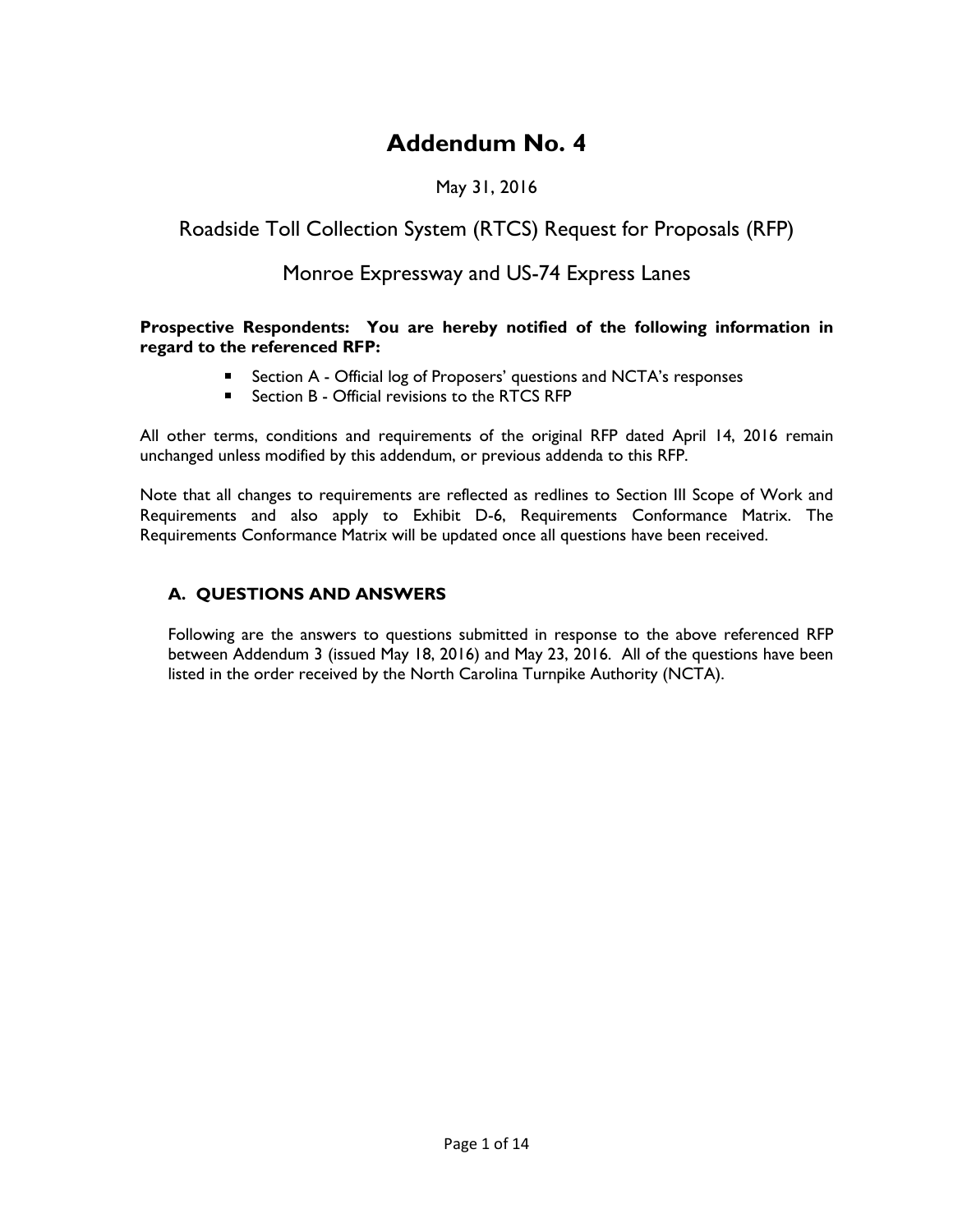| <b>Proposer Questions</b> |              |                | <b>North Carolina Turnpike Authority (NCTA)</b> |                                                 |                                                  |
|---------------------------|--------------|----------------|-------------------------------------------------|-------------------------------------------------|--------------------------------------------------|
|                           |              |                |                                                 |                                                 |                                                  |
| #                         | Page         | Section        | <b>Section Description</b>                      | <b>Proposer Question</b>                        | <b>NCTA Response</b>                             |
|                           |              |                |                                                 |                                                 |                                                  |
| 18.                       | Section IV,  | Section IV,    | Section IV, Page 1 of 20,                       | Table 4-1 Proposal Page Limitations allocates a | NCTA will not consider increasing the page limit |
|                           | Page 1 of 20 | subsection 1.2 | subsection 1.2 Content of                       | combined total 100 page limit for Proposal      | for Proposal Sections $1 - 5$ .                  |
|                           |              |                | <b>Technical Proposal</b>                       | Sections 1 - 5. Given the requirements          |                                                  |
|                           |              |                |                                                 | necessary to provide a complete and responsive  |                                                  |
|                           |              |                |                                                 | proposal for each topic area, would NCTA        |                                                  |
|                           |              |                |                                                 | consider increasing this combined total to 150  |                                                  |
|                           |              |                |                                                 | pages?                                          |                                                  |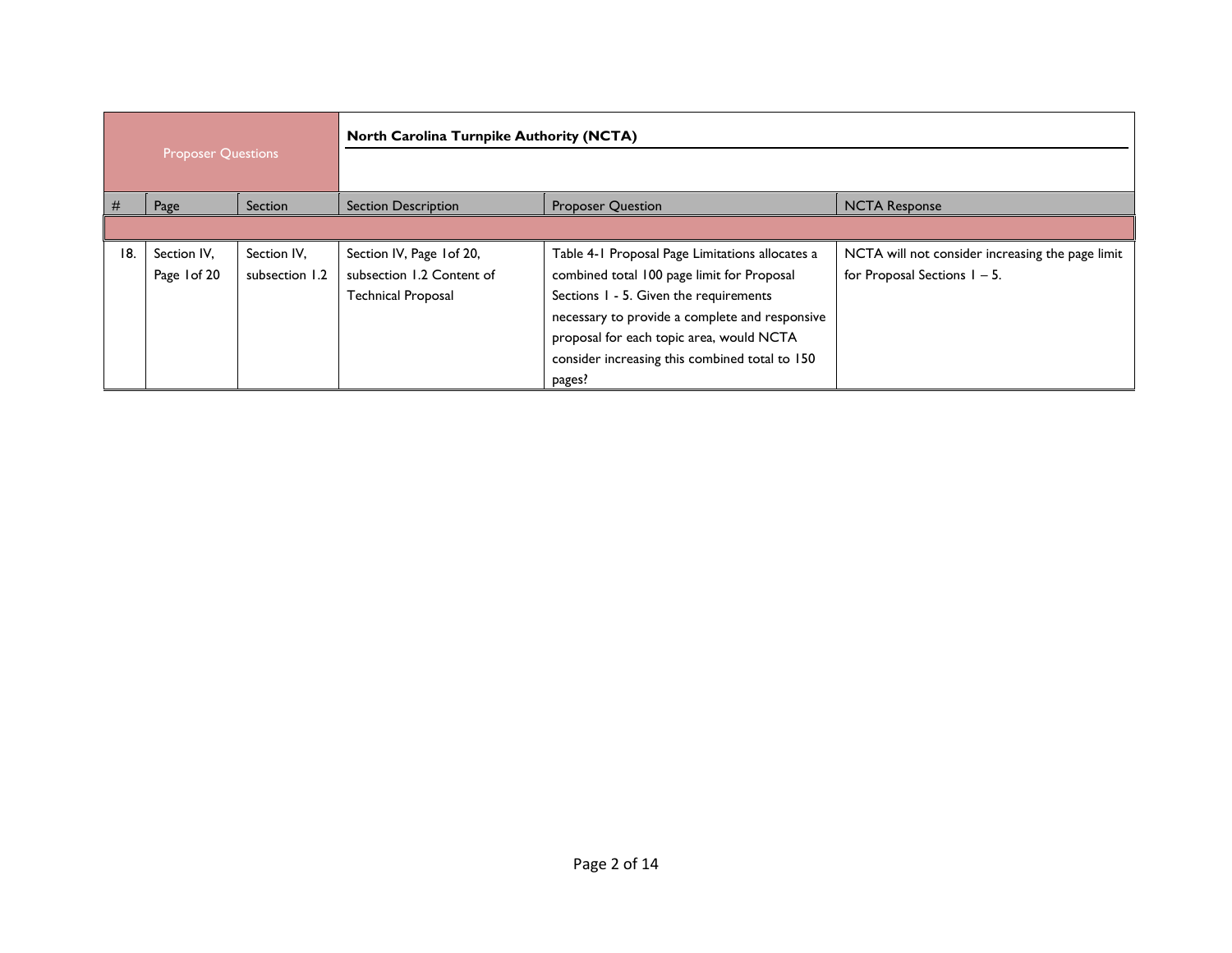|     |                                 |                                   | North Carolina Turnpike Authority (NCTA)                                                 |                                                                                                                                                                                                                                                                                                                                                                                                                                                                                                                                                                                                                                                                                                                                                                                                                                                                                                                                                                                                                                                                                                                                                                                                                                                                                                                                                                                                   |                                                                                                                                                                                                                                                                                                                                                                                                                                                                                                                                                                                                                                                                                                                                          |  |
|-----|---------------------------------|-----------------------------------|------------------------------------------------------------------------------------------|---------------------------------------------------------------------------------------------------------------------------------------------------------------------------------------------------------------------------------------------------------------------------------------------------------------------------------------------------------------------------------------------------------------------------------------------------------------------------------------------------------------------------------------------------------------------------------------------------------------------------------------------------------------------------------------------------------------------------------------------------------------------------------------------------------------------------------------------------------------------------------------------------------------------------------------------------------------------------------------------------------------------------------------------------------------------------------------------------------------------------------------------------------------------------------------------------------------------------------------------------------------------------------------------------------------------------------------------------------------------------------------------------|------------------------------------------------------------------------------------------------------------------------------------------------------------------------------------------------------------------------------------------------------------------------------------------------------------------------------------------------------------------------------------------------------------------------------------------------------------------------------------------------------------------------------------------------------------------------------------------------------------------------------------------------------------------------------------------------------------------------------------------|--|
|     | <b>Proposer Questions</b>       |                                   |                                                                                          |                                                                                                                                                                                                                                                                                                                                                                                                                                                                                                                                                                                                                                                                                                                                                                                                                                                                                                                                                                                                                                                                                                                                                                                                                                                                                                                                                                                                   |                                                                                                                                                                                                                                                                                                                                                                                                                                                                                                                                                                                                                                                                                                                                          |  |
| #   | Page                            | Section                           | <b>Section Description</b>                                                               | <b>Proposer Question</b>                                                                                                                                                                                                                                                                                                                                                                                                                                                                                                                                                                                                                                                                                                                                                                                                                                                                                                                                                                                                                                                                                                                                                                                                                                                                                                                                                                          | <b>NCTA Response</b>                                                                                                                                                                                                                                                                                                                                                                                                                                                                                                                                                                                                                                                                                                                     |  |
| 19. | Section IV.<br>Page 18 of<br>20 | Section IV.<br>subsection<br>2.1. | Section IV, Page 18 of 20,<br>subsection 2.1. Submission of<br><b>Technical Proposal</b> | RFP Section IV - Proposal Contents and<br>Submission, Paragraph 1.2. F: Proposal Section<br>4: Approach to Project Plan and Implementation<br>(per Addendum 2): "Provide a Preliminary<br>Implementation Project Schedule in MS Project<br>Format." RFP Section IV, 2.1. Submission of<br>Technical Proposal: "Any Proposal exhibits or<br>information prepared either as graphics or with<br>other programs such as scheduling programs shall<br>be viewable in $a * p df$ file without any other<br>software required for Proposal review, with the<br>exception of the Conformance Matrix which shall<br>also be provided in Excel as further instructed<br>below."<br><b>Question:</b> Please clarify the submittal<br>instructions for this item. Our understanding is,<br>we are to provide a print version of the<br>schedule, a .pdf version as part of Proposal<br>Section 7 on CD/DVD, and an MS Project-<br>format file on CD/DVD. Is this understanding<br>correct? Question: We suggest that the MS<br>Project electronic file (.mpp) offers NCTA a<br>better opportunity to review the schedule in<br>detail than a printed version. Therefore will the<br>Authority please consider allowing an MS<br>Project-only submittal of the Preliminary<br>Implementation Project Schedule or designating<br>the MS Project submission as the "master"<br>version for evaluation purposes? | Proposers are to submit the Preliminary Project<br>Implementation Schedule according to the<br>requirements in RFP Section IV, Section I.2<br>Content of Technical Proposal. (F: Proposal<br>Section 4: Approach to Project Plan and<br>Implementation). Specifically, the Preliminary<br>Project Implementation Schedule shall be<br>developed in MS Project and submitted in PDF<br>file format. NCTA requires the Preliminary<br>Project Implementation Schedule to be delivered<br>as a part of the Technical Proposal in hard copy,<br>and as a part of the PDF file on CD/DVD. NCTA<br>will not accept an MS Project file submittal for<br>the as a part of the Technical Proposal.<br>Reference Section B. Revisions for details. |  |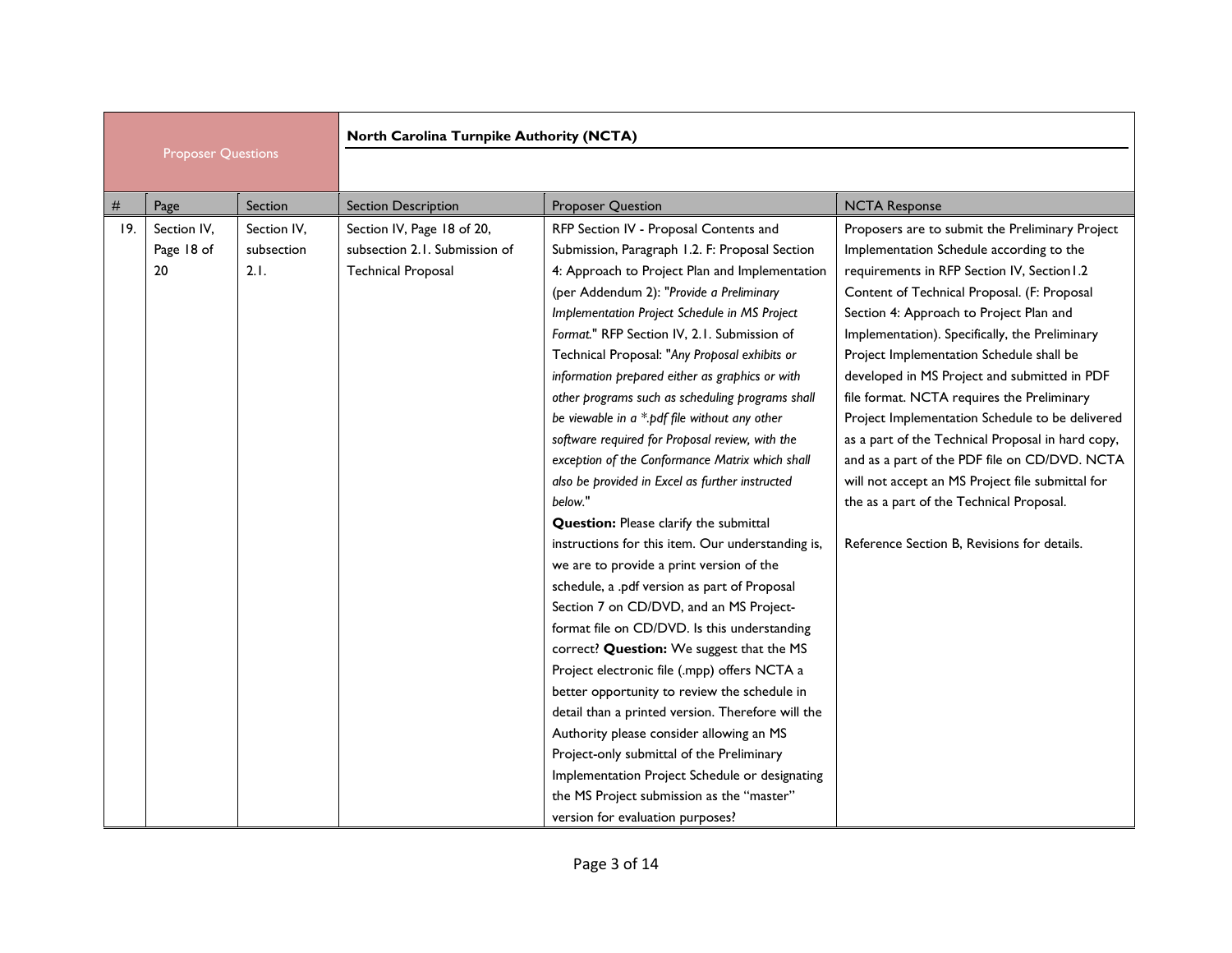|     |                                                     |                                                                            | North Carolina Turnpike Authority (NCTA) |                                                                                                                                                                                                                                                                                                                        |                                                                                                                                                                                                                                                                                                                                          |
|-----|-----------------------------------------------------|----------------------------------------------------------------------------|------------------------------------------|------------------------------------------------------------------------------------------------------------------------------------------------------------------------------------------------------------------------------------------------------------------------------------------------------------------------|------------------------------------------------------------------------------------------------------------------------------------------------------------------------------------------------------------------------------------------------------------------------------------------------------------------------------------------|
|     | <b>Proposer Questions</b>                           |                                                                            |                                          |                                                                                                                                                                                                                                                                                                                        |                                                                                                                                                                                                                                                                                                                                          |
| #   | Page                                                | Section                                                                    | <b>Section Description</b>               | <b>Proposer Question</b>                                                                                                                                                                                                                                                                                               | <b>NCTA Response</b>                                                                                                                                                                                                                                                                                                                     |
| 20. | Exhibit D-6.<br>Page 21<br>&Attachment<br>9, Page 4 | Exhibit/Form<br><b>D-6 RCM,</b><br>item 245<br>&Attachment<br>9            | RCM Item 245 & Attachment 9<br>Item 54   | Both requirements reference the term "posting<br>dispositions." Please clarify the term.                                                                                                                                                                                                                               | NCTA will respond to this question in<br>Addendum 5.                                                                                                                                                                                                                                                                                     |
| 21. | Exhibit D-6.<br>Page 14                             | Exhibit/Form<br><b>D-6 RCM,</b><br>item 159                                | RCM Item 159                             | Requirement: "The Transponder rate for<br>passenger vehicles shall be displayed on the<br>VTMS and all other price differentials will be<br>conveyed via static signs."<br>Question: Please clarify if the static signs are the<br>same as VTMS signs.                                                                 | The intent of the requirement is to require only<br>the Transponder rate to be shown on the VTMS,<br>while other price differentials (such as the "BILL<br>BY MAIL" rate) will be indicated via static signs<br>as illustrated in Attachment 8 - US-74 Signing<br>Schematic where "BILL BY MAIL RATES<br>HIGHER" is depicted statically. |
| 22. | Exhibit D-6.<br>Page 32                             | Exhibit/Form<br><b>D-6 RCM.</b><br>item 350<br>Section IV.<br>subsection H | RCM Item 350, Manual<br>Enforcement      | Requirements: "ALPR readers to detect vehicles<br>who are on the VEL." and "Handheld readers to<br>verify Transponder data."<br>Question: Is the expectation that these readers<br>will be for mobile use in police vehicles? Are<br>these readers provided by the same roadside<br>AVI supplier (provided by others)? | NCTA will respond to this question in<br>Addendum 5.                                                                                                                                                                                                                                                                                     |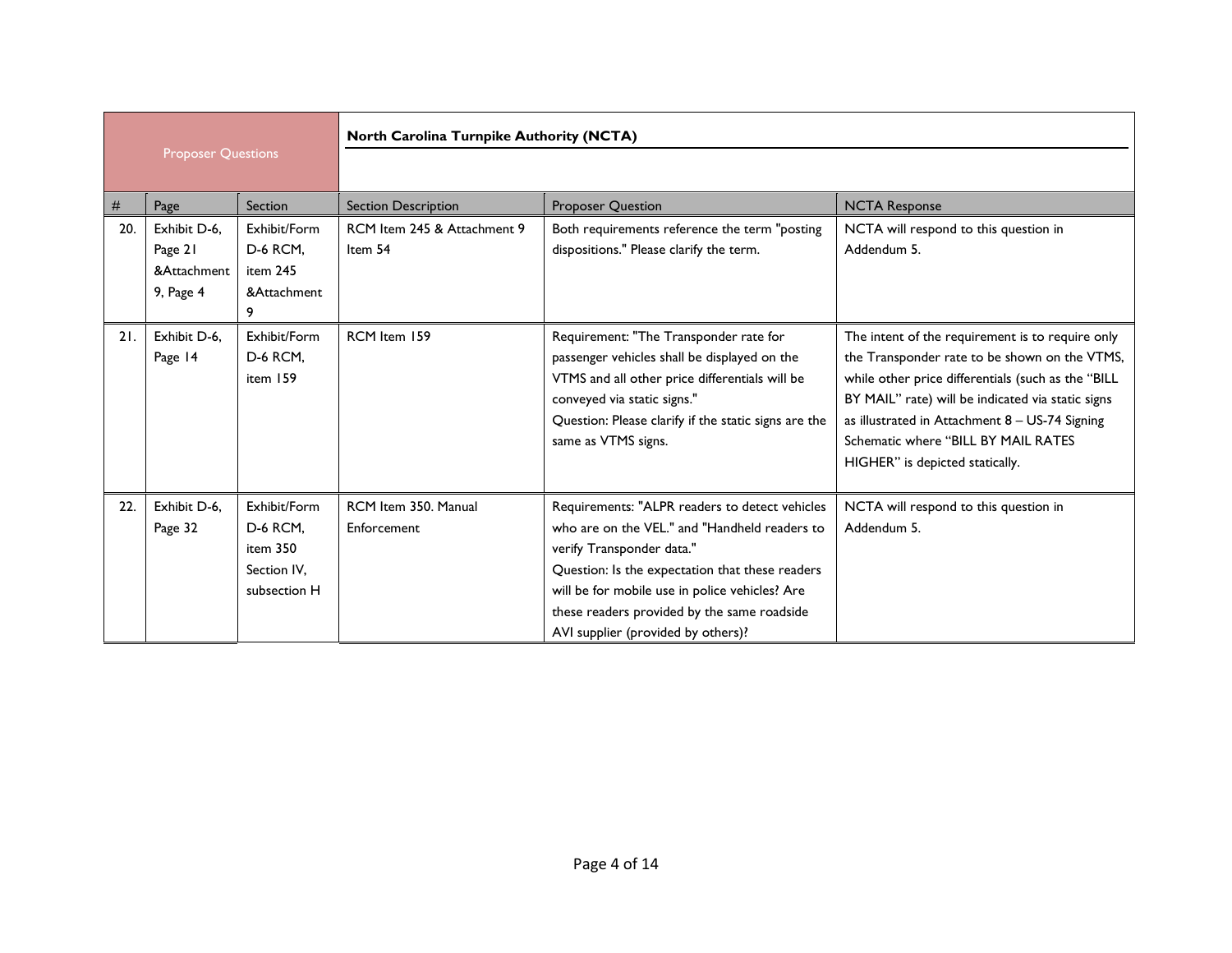|     |                           |              | North Carolina Turnpike Authority (NCTA) |                                                   |                                       |  |
|-----|---------------------------|--------------|------------------------------------------|---------------------------------------------------|---------------------------------------|--|
|     | <b>Proposer Questions</b> |              |                                          |                                                   |                                       |  |
| #   | Page                      | Section      | <b>Section Description</b>               | <b>Proposer Question</b>                          | <b>NCTA Response</b>                  |  |
| 23. | Section IV,               | Section IV,  | RFP, Section IV - Proposal               | <b>RFP Requirement:</b>                           | NCTA will respond to this question in |  |
|     | Page 16 of                | subsection H | Contents and Submission, H.              | #4. The Proposer must submit its Proposal,        | Addendum 5.                           |  |
|     | 20                        |              | Proposal Section 6, Page 16 of           | including the Price Proposal, on the basis of the |                                       |  |
|     |                           |              | 20                                       | terms and conditions set out in Section V, Draft  |                                       |  |
|     |                           |              |                                          | Contract. The NCTA may reject any Proposal        |                                       |  |
|     |                           |              |                                          | that is conditioned on the negotiation of Terms   |                                       |  |
|     |                           |              |                                          | and Conditions set out in Section V, Terms and    |                                       |  |
|     |                           |              |                                          | Conditions or to other provisions of the RFP as   |                                       |  |
|     |                           |              |                                          | specifically identified above.                    |                                       |  |
|     |                           |              |                                          | #5. In Proposal Section 6, Proposers may          |                                       |  |
|     |                           |              |                                          | identify and describe any key assumptions made    |                                       |  |
|     |                           |              |                                          | related only to Section III, Scope of Work and    |                                       |  |
|     |                           |              |                                          | Requirements. No assumptions regarding the        |                                       |  |
|     |                           |              |                                          | Terms and Conditions of the Contract shall be     |                                       |  |
|     |                           |              |                                          | included in the Proposal. Scope of Work and       |                                       |  |
|     |                           |              |                                          | Requirements assumptions may be considered        |                                       |  |
|     |                           |              |                                          | during the Proposal evaluation process at the     |                                       |  |
|     |                           |              |                                          | sole discretion of NCTA.                          |                                       |  |
|     |                           |              |                                          | #6. The Proposer must clearly identify any        |                                       |  |
|     |                           |              |                                          | proposed exceptions to the Terms and              |                                       |  |
|     |                           |              |                                          | Conditions in this Proposal Section 6, which will |                                       |  |
|     |                           |              |                                          | be considered in accordance with                  |                                       |  |
|     |                           |              |                                          | Section I, Administrative, Section 2.18           |                                       |  |
|     |                           |              |                                          | Contractual Obligations. The Contractor waives    |                                       |  |
|     |                           |              |                                          | the right to raise new exceptions and             |                                       |  |
|     |                           |              |                                          | alternatives during negotiations, however, any    |                                       |  |
|     |                           |              |                                          | details not yet defined in the documents by       |                                       |  |
|     |                           |              |                                          | NCTA may still be negotiated.                     |                                       |  |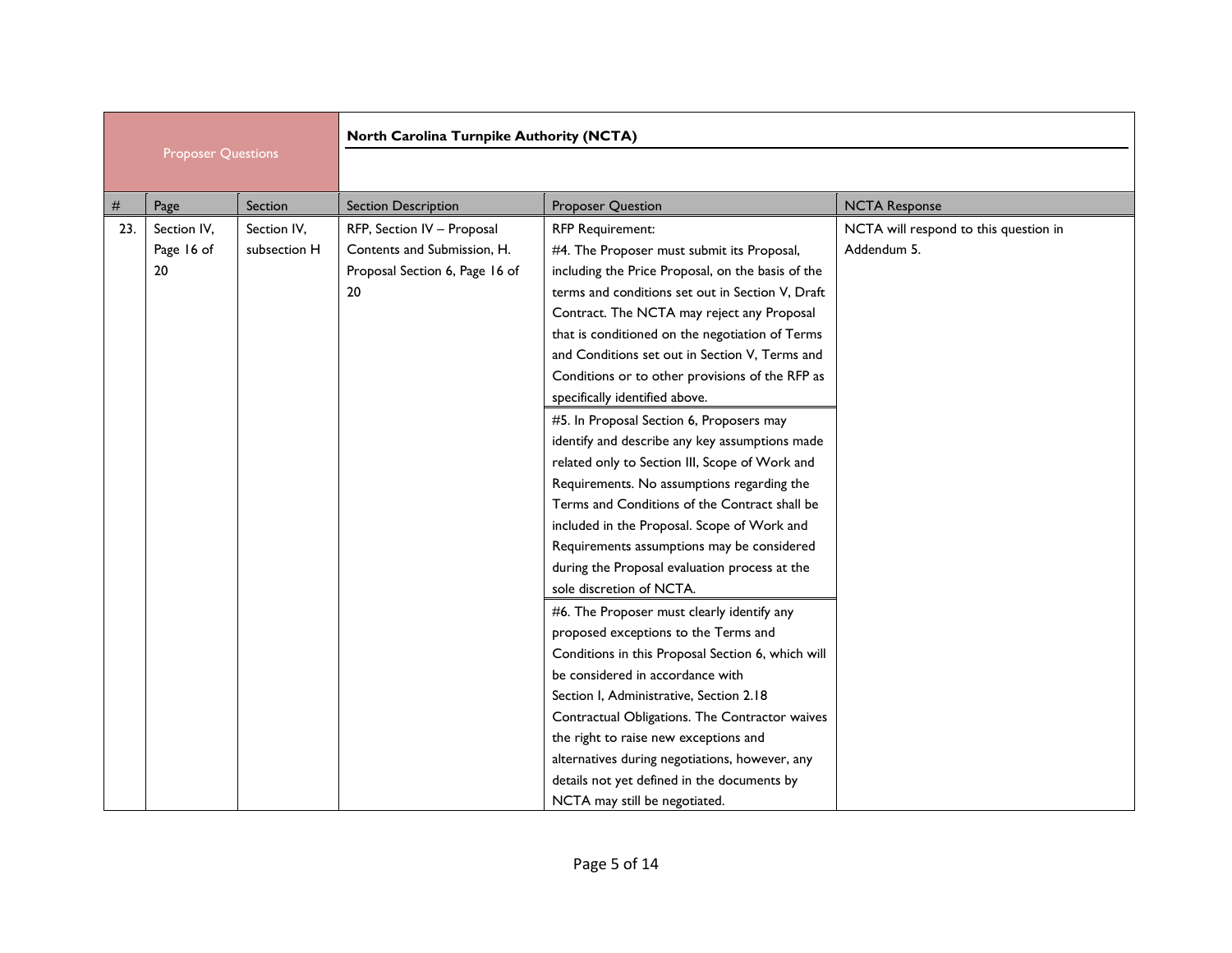|                           |                                 |                             | North Carolina Turnpike Authority (NCTA)                                                          |                                                                                                                                                                                                                                                                                                                                                                                                                                                                                                                                                        |                                                                                                                                                                                                                                                                                                                                  |
|---------------------------|---------------------------------|-----------------------------|---------------------------------------------------------------------------------------------------|--------------------------------------------------------------------------------------------------------------------------------------------------------------------------------------------------------------------------------------------------------------------------------------------------------------------------------------------------------------------------------------------------------------------------------------------------------------------------------------------------------------------------------------------------------|----------------------------------------------------------------------------------------------------------------------------------------------------------------------------------------------------------------------------------------------------------------------------------------------------------------------------------|
| <b>Proposer Questions</b> |                                 |                             |                                                                                                   |                                                                                                                                                                                                                                                                                                                                                                                                                                                                                                                                                        |                                                                                                                                                                                                                                                                                                                                  |
| #                         | Page                            | Section                     | <b>Section Description</b>                                                                        | <b>Proposer Question</b>                                                                                                                                                                                                                                                                                                                                                                                                                                                                                                                               | <b>NCTA Response</b>                                                                                                                                                                                                                                                                                                             |
|                           |                                 |                             |                                                                                                   | Question: Item 4 above appears to indicate<br>that taking exceptions to Terms & Conditions is<br>grounds for proposal rejection. Item 5 above<br>prohibits Proposers from including into the<br>Proposal any assumptions regarding the Terms<br>and Conditions of the Contract, Item 6 above<br>directs proposers to clearly identify any<br>proposed exceptions to the Terms and<br>Conditions in this Proposal Section 6. Would<br>the Authority please clarify these instructions<br>and direct Proposers as to how to respond to<br>them properly? |                                                                                                                                                                                                                                                                                                                                  |
| 24.                       | Section IV,<br>page 16 of<br>20 | Section IV,<br>subsection H | RFP, Section IV - Proposal<br>Contents and Submission, H.<br>Proposal Section 6, Page 16 of<br>20 | Requirement: The Proposer must submit its<br>Proposal, including the Price Proposal, on the<br>basis of the terms and conditions set out in<br>Section V. Draft Contract.<br><b>Question:</b> Section V is Terms and Conditions,<br>and no RFP document labeled "Draft Contract"<br>has been published by the Authority. Please<br>confirm that the above requirement was meant<br>to reference Section V Terms and Conditions.<br>which serves in place of a Draft Contract for<br>the purposes of this RFP.                                          | That is correct. The referenced requirement was<br>meant to reference Section V, Terms and<br>Conditions, not Section V, Draft Contract.<br>Section IV - Proposal Contents and Submission,<br>H. Proposal Section 6, (page 16 of 20) will be<br>updated to reflect this language.<br>Reference Section B. Revisions for details. |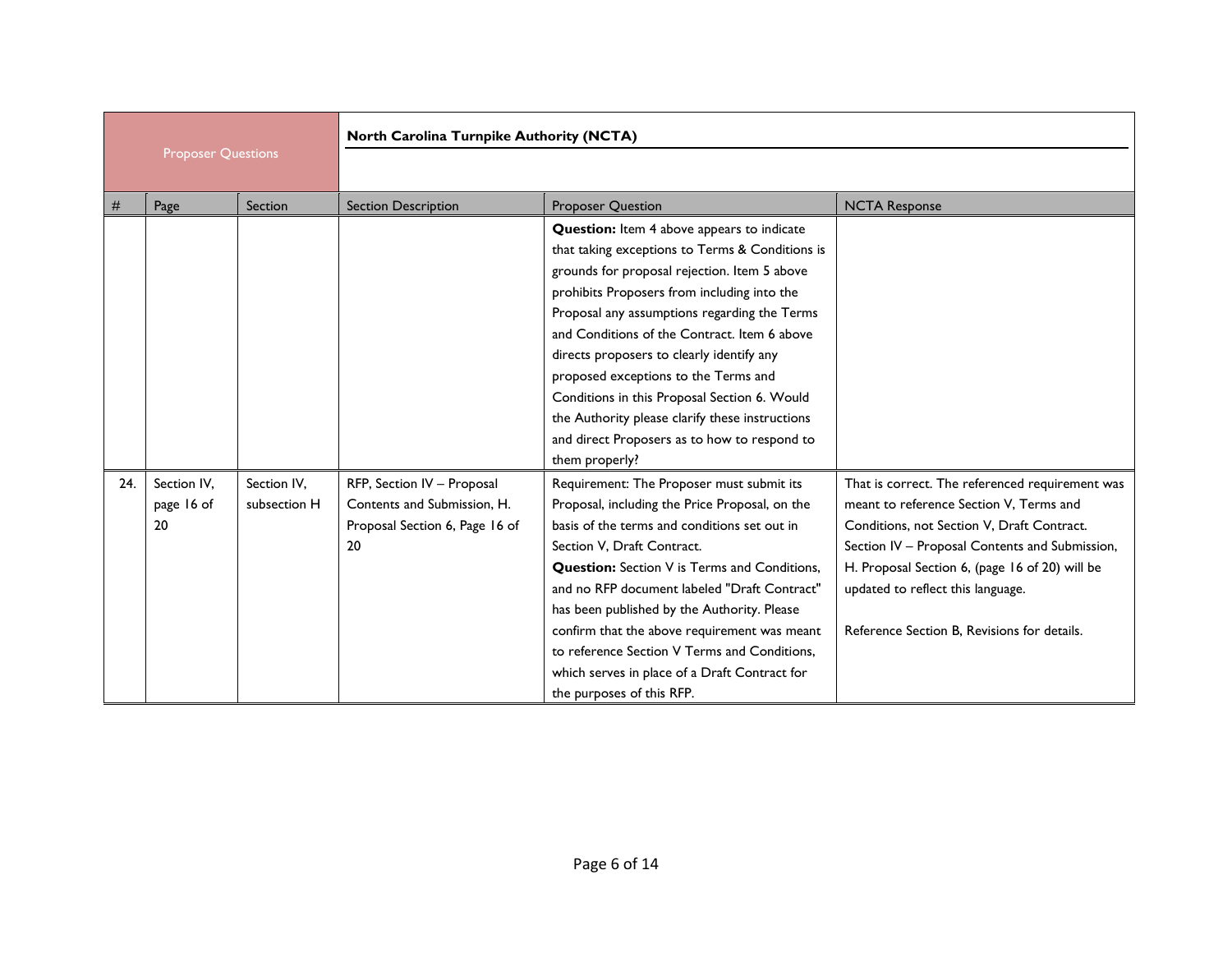|      |                                 |                               | North Carolina Turnpike Authority (NCTA)                                                                                |                                                                                                                                                                                                                                                                                                                                                                                                                    |                                                                                                                                                                                                                                                                                                                                                                                                                                                                                                                                                                                                                                          |  |
|------|---------------------------------|-------------------------------|-------------------------------------------------------------------------------------------------------------------------|--------------------------------------------------------------------------------------------------------------------------------------------------------------------------------------------------------------------------------------------------------------------------------------------------------------------------------------------------------------------------------------------------------------------|------------------------------------------------------------------------------------------------------------------------------------------------------------------------------------------------------------------------------------------------------------------------------------------------------------------------------------------------------------------------------------------------------------------------------------------------------------------------------------------------------------------------------------------------------------------------------------------------------------------------------------------|--|
|      | <b>Proposer Questions</b>       |                               |                                                                                                                         |                                                                                                                                                                                                                                                                                                                                                                                                                    |                                                                                                                                                                                                                                                                                                                                                                                                                                                                                                                                                                                                                                          |  |
| $\#$ | Page                            | Section                       | <b>Section Description</b>                                                                                              | <b>Proposer Question</b>                                                                                                                                                                                                                                                                                                                                                                                           | <b>NCTA Response</b>                                                                                                                                                                                                                                                                                                                                                                                                                                                                                                                                                                                                                     |  |
| 25.  | Section IV,<br>Page 1 of 20     | Section IV,<br>subsection 1.2 | RFP, Section IV, Page 1 of 20,<br>subsection 1.2 Content of<br><b>Technical Proposal</b>                                | Would the Authority consider excluding the<br>table of contents, the table of tables and the<br>table of figures from the 100-page limit for<br>Proposal Sections 1-5?                                                                                                                                                                                                                                             | Yes. The Table of Contents, Table of Tables and<br>Table of Figures are not part of Proposal<br>Sections 1-5 and as such are excluded from the<br>100-page limit requirement.<br>Reference Section B. Revisions for details.                                                                                                                                                                                                                                                                                                                                                                                                             |  |
| 26.  | Section IV,<br>Page 13 of<br>20 | Section IV,<br>subsection F   | RFP, Section IV, Page 13 of 20,<br>subsection F (Proposal Section 4:<br>Approach to Project Plan and<br>Implementation) | Requirement: "6. Specifically address what<br>elements will be in place during the installation<br>process to ensure timely communication and<br>resolution of problems with NCTA's civil<br>designer and contractor without the<br>intervention of NCTA."<br>Question: Will the Authority please define the<br>term "element" in this context, and also clarify<br>the Authority's expectation of the contractor? | By elements NCTA is referring to project<br>management items such as processes,<br>procedures, communications, meetings, issues<br>tracking, and quality control to be put in place to<br>ensure that the contractors will properly<br>communicate and execute their responsibilities.<br>The Authority expects that the two parties will<br>act together to coordinate their responsibilities<br>so that the toll system installation requirements<br>are properly conveyed to the civil design team<br>and that the ensuring design will allow for<br>required toll system performance.<br>Reference Section B, Revisions for details. |  |
| 27.  | Section IV,<br>Page 17 of<br>20 | Section IV,<br>subsection 1.2 | RFP, Section IV, Page 17 of 20,<br>subsection 1.2 Content of<br>Technical Proposal, J. Proposal<br>Appendices           | Besides Appendices 1-4 mandated by the RFP, is<br>it permissible to append to this section any<br>other materials that we may deem essential to<br>the our proposal?                                                                                                                                                                                                                                               | It is not permissible to provide other materials in<br>addition to those required to be submitted as a<br>part of the Proposal.                                                                                                                                                                                                                                                                                                                                                                                                                                                                                                          |  |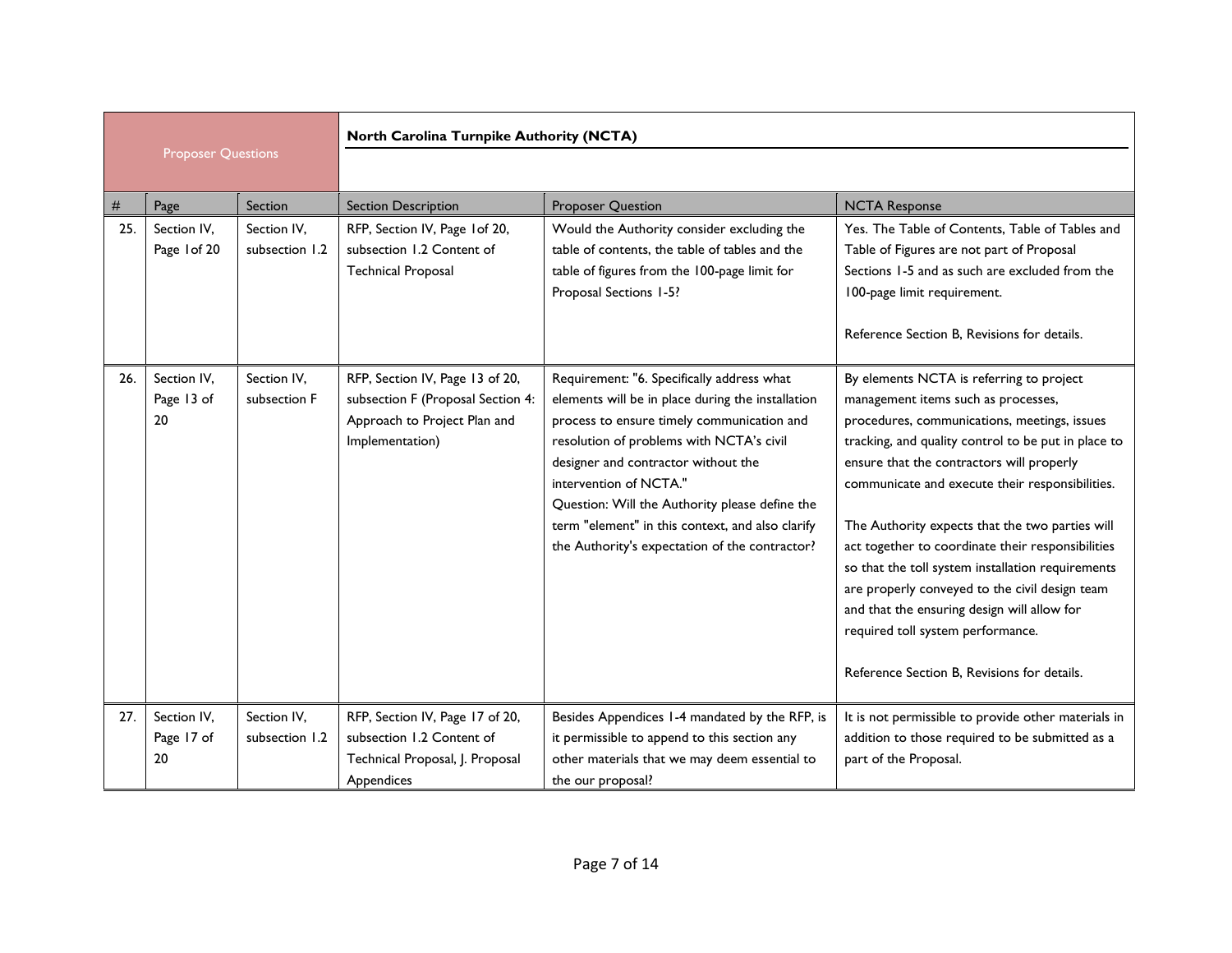|     |                             |                                 | North Carolina Turnpike Authority (NCTA)                                                                        |                                                                                                                                                                                                                                                                                                                                                                                                                                                                                                                                                                                                 |                                                                                                                                                                                                                                                                                                                                                                                                                                                                                                                                                                                                                                 |  |
|-----|-----------------------------|---------------------------------|-----------------------------------------------------------------------------------------------------------------|-------------------------------------------------------------------------------------------------------------------------------------------------------------------------------------------------------------------------------------------------------------------------------------------------------------------------------------------------------------------------------------------------------------------------------------------------------------------------------------------------------------------------------------------------------------------------------------------------|---------------------------------------------------------------------------------------------------------------------------------------------------------------------------------------------------------------------------------------------------------------------------------------------------------------------------------------------------------------------------------------------------------------------------------------------------------------------------------------------------------------------------------------------------------------------------------------------------------------------------------|--|
|     | <b>Proposer Questions</b>   |                                 |                                                                                                                 |                                                                                                                                                                                                                                                                                                                                                                                                                                                                                                                                                                                                 |                                                                                                                                                                                                                                                                                                                                                                                                                                                                                                                                                                                                                                 |  |
| #   | Page                        | Section                         | <b>Section Description</b>                                                                                      | <b>Proposer Question</b>                                                                                                                                                                                                                                                                                                                                                                                                                                                                                                                                                                        | <b>NCTA Response</b>                                                                                                                                                                                                                                                                                                                                                                                                                                                                                                                                                                                                            |  |
| 28. | Section IV,<br>Page 2 of 20 | Section IV,<br>subsection 1.2   | RFP, Section IV, Page 2 of 20,<br>subsection 1.2 Content of<br>Technical Proposal, paragraph A.<br>Cover Letter | Requirement paragraph: "The cover sheet for<br>the completed Proposal, provided as Exhibit D-<br>I, Forms, shall be included within the Technical<br>Proposal package submitted to NCTA, as<br>directed in this Section 1.2 below."<br>Question: Which specific and separate section<br>of the Proposal should Exhibit D-1 Proposal<br>Cover Sheet be a part of?<br>If Exhibit D-1 is expected to be part of section<br>A along with the cover letter itself, will it count<br>towards the limit of 1-2 pages allocated to<br>section A Cover Letter in Table 4-1 Proposal<br>Page Limitations? | The cover sheet should be included at the front<br>of the Technical Proposal. It is not subject to<br>any of the page limitations. It will not be included<br>in the limit of 1-2 pages for the cover letter.<br>Reference Section B. Revisions for details.                                                                                                                                                                                                                                                                                                                                                                    |  |
| 29. | Section III.<br>page 14     | <b>RFP Section III</b><br>- SOW | RFP Section III - SOW,<br>Requirement 74                                                                        | "74 If more than one Transponder is present in<br>a vehicle, the zone controller integrated with<br>the AVI System shall meet the AVI accuracy<br>Requirements for each Transponder. The<br>Transponders shall be reported separately and<br>transaction association rules shall be in<br>accordance with the Approved Business Rules<br>and Design."<br>Question: Does the Authority acknowledge that<br>physical constraints of some protocols may<br>prevent the AVI system from meeting the AVI<br>performance requirements when more than<br>one transponder is present in a vehicle?      | This section is focused on AVI System Integration<br>of the Contractor-provided zone controller with<br>the AVI System procured by the NCTA.<br>While it is understood that not all protocols are<br>expected to perform the same, the AVI<br>Performance Requirements as stated are<br>considered fair and reasonable. The transaction<br>association rules shall be in accordance with the<br>Approved Business Rules and Design, which will<br>be reasonable in requiring multiple transponders<br>to be reported and assigned based on reasonable<br>real-world scenarios; therefore, the Requirement<br>remains unchanged. |  |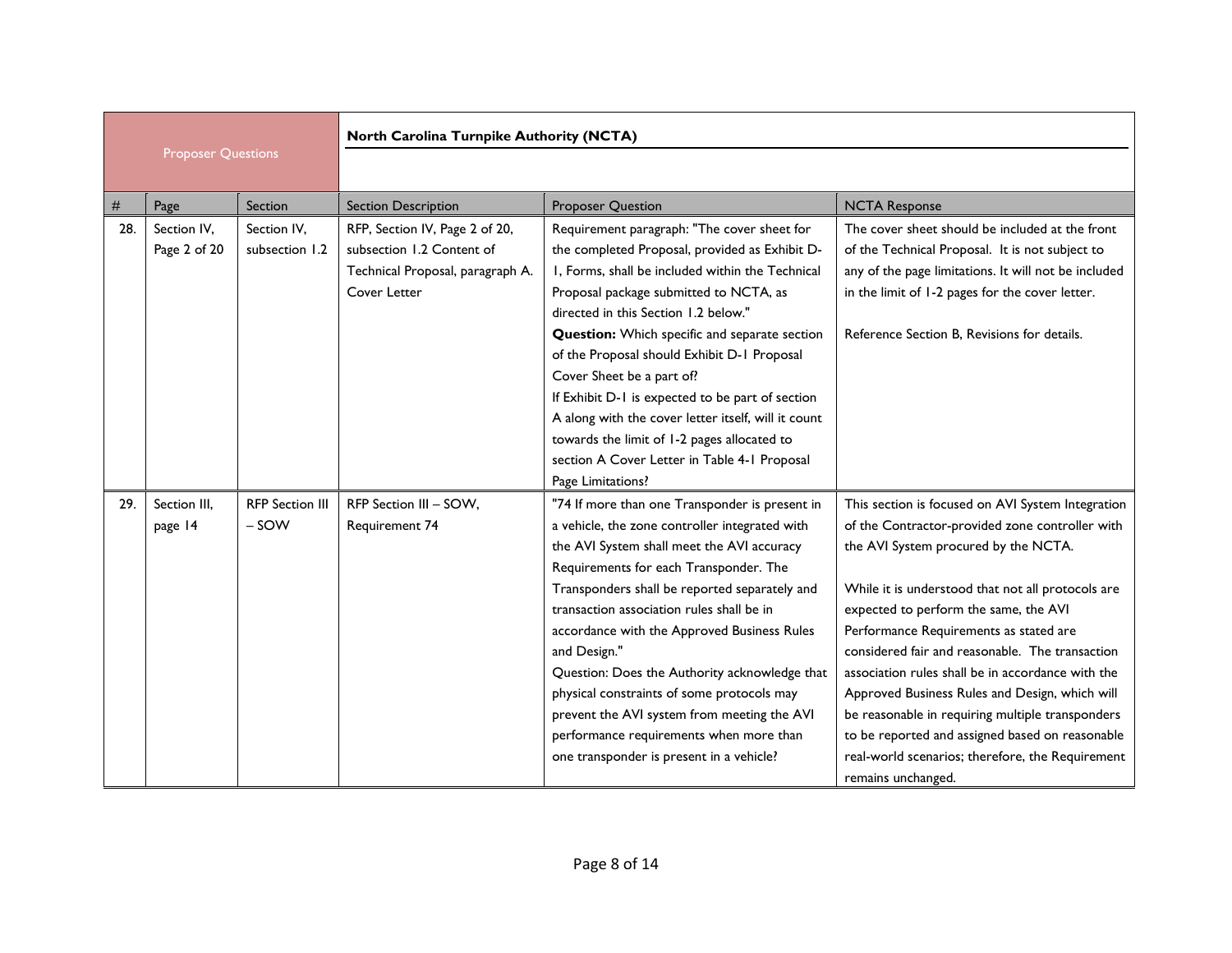|     |                                 |                                     | North Carolina Turnpike Authority (NCTA)                                                   |                                                                                                                                                                                                                                                                                                                                                                                                                                                                                                        |                                                                                                                                                                                      |  |
|-----|---------------------------------|-------------------------------------|--------------------------------------------------------------------------------------------|--------------------------------------------------------------------------------------------------------------------------------------------------------------------------------------------------------------------------------------------------------------------------------------------------------------------------------------------------------------------------------------------------------------------------------------------------------------------------------------------------------|--------------------------------------------------------------------------------------------------------------------------------------------------------------------------------------|--|
|     | <b>Proposer Questions</b>       |                                     |                                                                                            |                                                                                                                                                                                                                                                                                                                                                                                                                                                                                                        |                                                                                                                                                                                      |  |
| #   | Page                            | Section                             | <b>Section Description</b>                                                                 | <b>Proposer Question</b>                                                                                                                                                                                                                                                                                                                                                                                                                                                                               | <b>NCTA Response</b>                                                                                                                                                                 |  |
| 30. | Section III,<br>page 16         | <b>RFP Section III</b><br>$-SOW$    | RFP Section III - SOW,<br>Requirement 100                                                  | Requirement: "100 The ICPS servers shall be<br>separate from the zone controller servers."<br>Question: Could the Authority please clarify the<br>intent or objective which leads to this<br>prescriptive requirement for physical separation<br>between the TZC and ICPS?                                                                                                                                                                                                                             | Requirement 100 has been modified. Reference<br>Section B, Revisions for details.                                                                                                    |  |
| 31. | Section IV.<br>Page 18 of<br>20 | Section IV.<br>subsection 2.1<br>b. | RFP, Section IV - Proposal<br>Contents and Submission, Page<br>18 of 20. subsection 2.1 b. | RFP Instruction: "Each volume and major<br>section shall be a separate *.pdf file." Question:<br>Please define "major section," so that Proposers<br>would have a better idea as to how many<br>individual .pdf files to break the technical<br>proposal into?                                                                                                                                                                                                                                         | The Technical Proposal may be submitted as a<br>separate PDF file for each separate Proposal<br>Section (as shown in Table 4-1).<br>Reference Section B, Revisions for more details. |  |
| 32. | Section III,<br>page 216        | Section III -<br>SOW                | RFP Section III - SOW,<br>requirement 1484                                                 | Requirement: "For any month in which 100% of<br>the image transactions are transmitted in<br>accordance with the Approved ICD to the Back<br>Office, the Contractor shall be assessed 1.0<br>point for each 0.1% or portion thereof below<br>the Performance requirement." Question: This<br>requirement appears to be in error. We believe<br>the phrase "100% of the image transactions are<br>transmitted in accordance" is meant to say "are<br>NOT transmitted in accordance." Please<br>confirm. | Correct, requirement 1484 has been revised.<br>Reference Section B, Revisions for details.                                                                                           |  |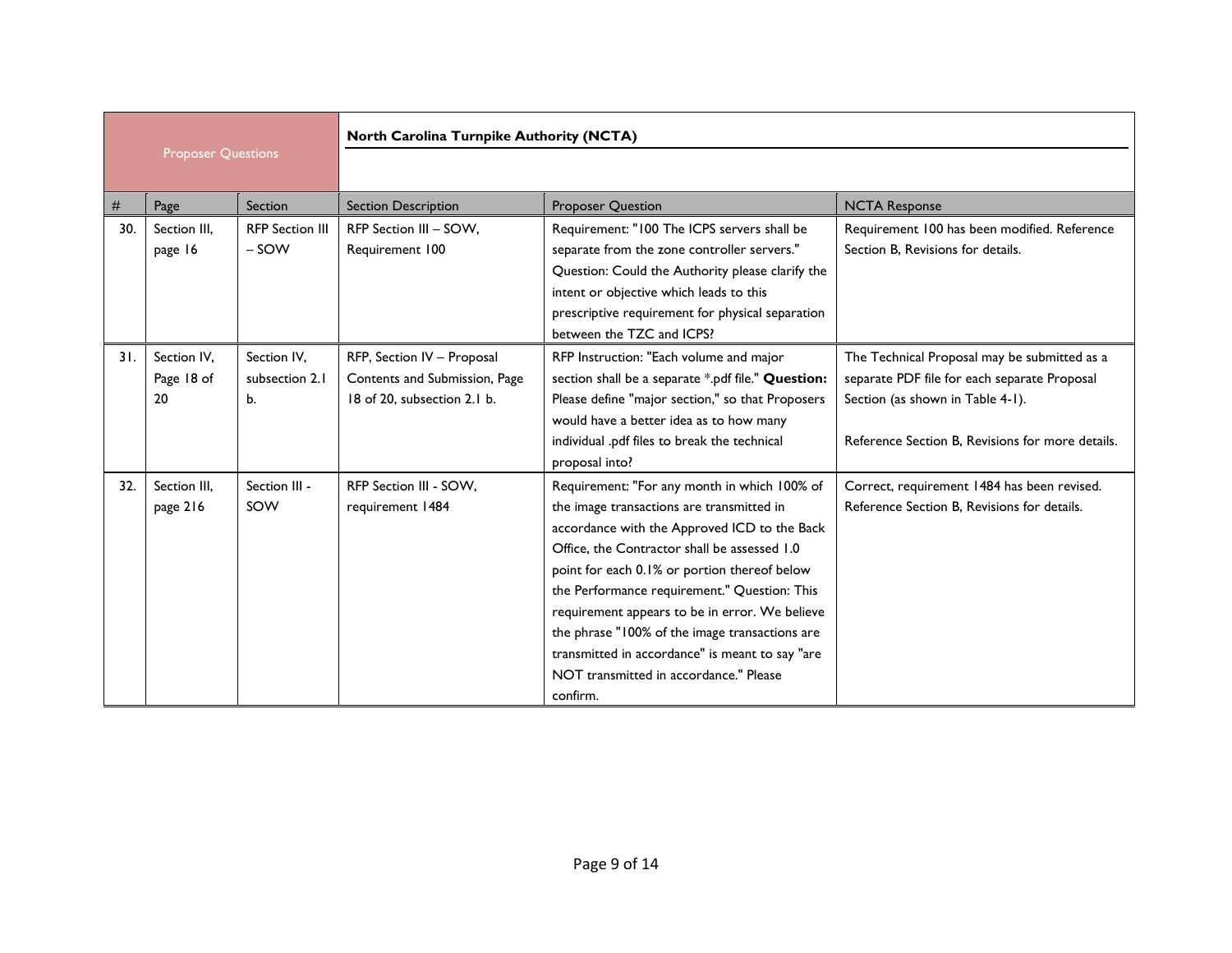|     |                           |                        | North Carolina Turnpike Authority (NCTA) |                                                  |                                                    |  |
|-----|---------------------------|------------------------|------------------------------------------|--------------------------------------------------|----------------------------------------------------|--|
|     | <b>Proposer Questions</b> |                        |                                          |                                                  |                                                    |  |
| #   | Page                      | Section                | <b>Section Description</b>               | <b>Proposer Question</b>                         | <b>NCTA Response</b>                               |  |
| 33. | Section III -             | <b>RFP Section III</b> | RFP Section III - SOW,                   | Requirement 18: "All in-lane Equipment           | While the zone controllers are to be protected     |  |
|     | SOW, Page                 | - SOW                  | <b>Equipment Cabinets/Enclosures</b>     | controllers and RTCS electronics, devices,       | in the environmentally controlled Equipment        |  |
|     | 7 and 27                  |                        | item 18 and Zone Controller              | servers and associated communications            | cabinets or inside the equipment vault, they still |  |
|     |                           |                        | Hardware item 212                        | Equipment shall be installed inside              | need to be hardened and industrial grade due to    |  |
|     |                           |                        |                                          | environmentally controlled Equipment cabinets    | the expected operating environment and             |  |
|     |                           |                        |                                          | at the roadside or inside the vault at each      | expected life-cycle; therefore, the requirement    |  |
|     |                           |                        |                                          | Tolling Location depending on the type of Toll   | remains as stated.                                 |  |
|     |                           |                        |                                          | Facility and according to a layout Approved by   |                                                    |  |
|     |                           |                        |                                          | the NCTA. The Contractor shall purchase and      |                                                    |  |
|     |                           |                        |                                          | install the cabinets in accordance with the      |                                                    |  |
|     |                           |                        |                                          | Requirements of this section." Requirement       |                                                    |  |
|     |                           |                        |                                          | 212: "The zone controllers shall be hardened,    |                                                    |  |
|     |                           |                        |                                          | industrial grade servers and the processor       |                                                    |  |
|     |                           |                        |                                          | speed and memory shall be sufficient to process  |                                                    |  |
|     |                           |                        |                                          | vehicles in real time to meet the traffic speed  |                                                    |  |
|     |                           |                        |                                          | and volumes as specified in this Scope of Work   |                                                    |  |
|     |                           |                        |                                          | and Requirements." Question: Since the servers   |                                                    |  |
|     |                           |                        |                                          | will be installed in HVAC-controlled             |                                                    |  |
|     |                           |                        |                                          | cabinets/vaults, what is the need for "hardened, |                                                    |  |
|     |                           |                        |                                          | industrial grade servers?"                       |                                                    |  |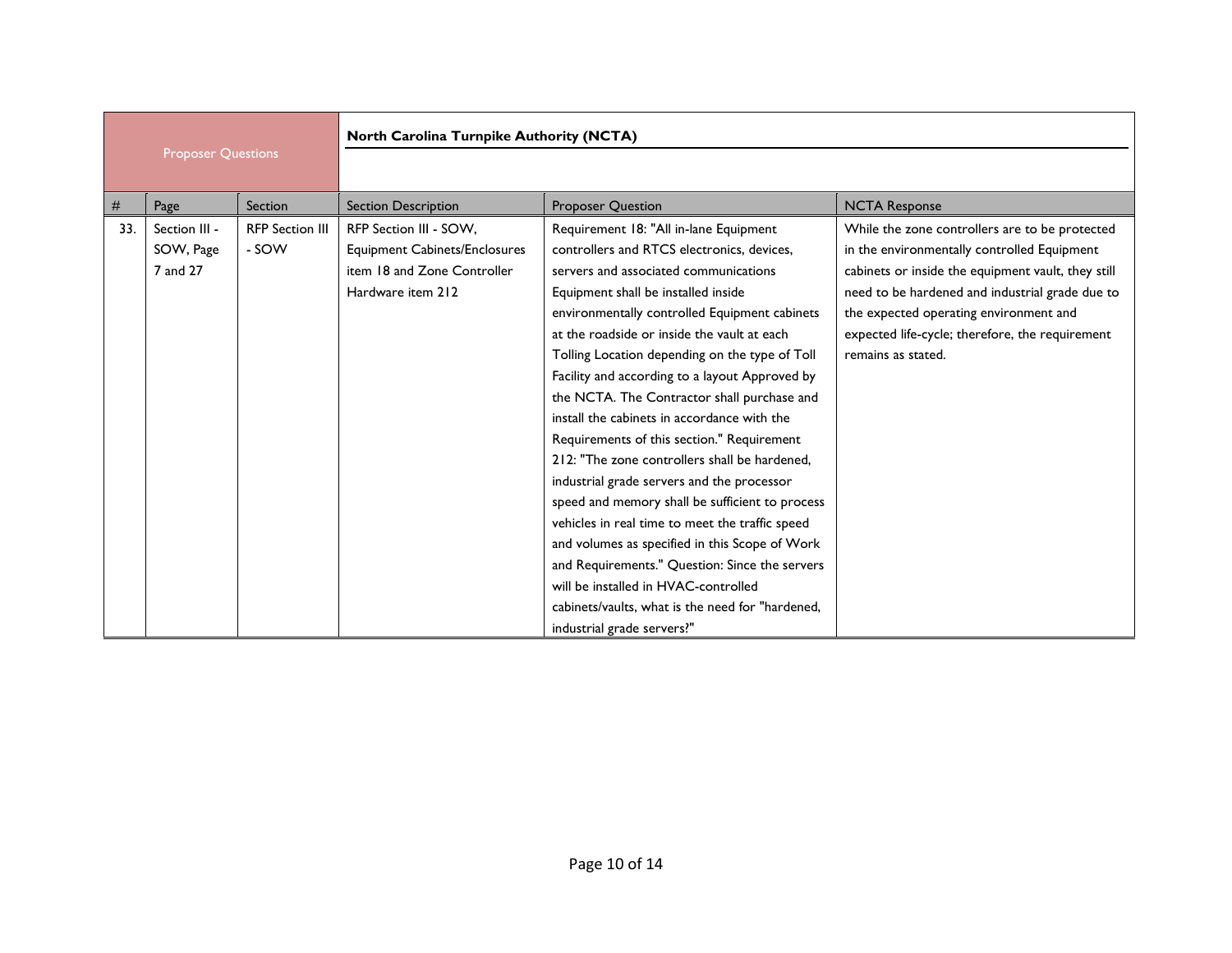|     |                           |               | North Carolina Turnpike Authority (NCTA) |                                                     |                                                 |
|-----|---------------------------|---------------|------------------------------------------|-----------------------------------------------------|-------------------------------------------------|
|     | <b>Proposer Questions</b> |               |                                          |                                                     |                                                 |
| #   | Page                      | Section       | <b>Section Description</b>               | <b>Proposer Question</b>                            | <b>NCTA Response</b>                            |
| 34. | Section III -             | Section III - | RFP Section III SOW, Req 317             | Requirement 317: "At Tolling Locations without      | Requirement 317 has been revised. Reference     |
|     | SOW, page                 | SOW           | Uninterruptible Power Supply             | generators (Express Lane facilities), the power     | Section B. Revisions for details.               |
|     | 40                        |               | (UPS)                                    | shall switch to the UPS for a minimum of eight      |                                                 |
|     |                           |               |                                          | (8) hours" Question: Since the US-74 project        |                                                 |
|     |                           |               |                                          | is not currently expected to have generators,       |                                                 |
|     |                           |               |                                          | the requirement is for 8 hours of battery           |                                                 |
|     |                           |               |                                          | backup. Would NCTA consider either adding           |                                                 |
|     |                           |               |                                          | generators to each site or reducing the 8-hour      |                                                 |
|     |                           |               |                                          | backup requirement to two hours? For the cost       |                                                 |
|     |                           |               |                                          | of the initial investment in batteries, a generator |                                                 |
|     |                           |               |                                          | of sufficient size could also be purchased.         |                                                 |
| 35. | Attachment                | Attachment 2. | Attachment 2 US-74 Express               | Section 4.1.1 "The deletion of the building, pull   | Yes, the expectation is that the Maintenance    |
|     | 2, page $21$              | item          | Lanes ConOps, 4.1.1. Civil               | off, generator and fuel tank will result in         | should be performed during the transition time. |
|     |                           | requirement   | Infrastructure to Support RTCS           | substantial cost savings" Question: Since there is  |                                                 |
|     |                           | 4.1.1         |                                          | no pull-off for the toll location, is the           |                                                 |
|     |                           |               |                                          | expectation that maintenance will only occur        |                                                 |
|     |                           |               |                                          | during the reversible switchover periods?           |                                                 |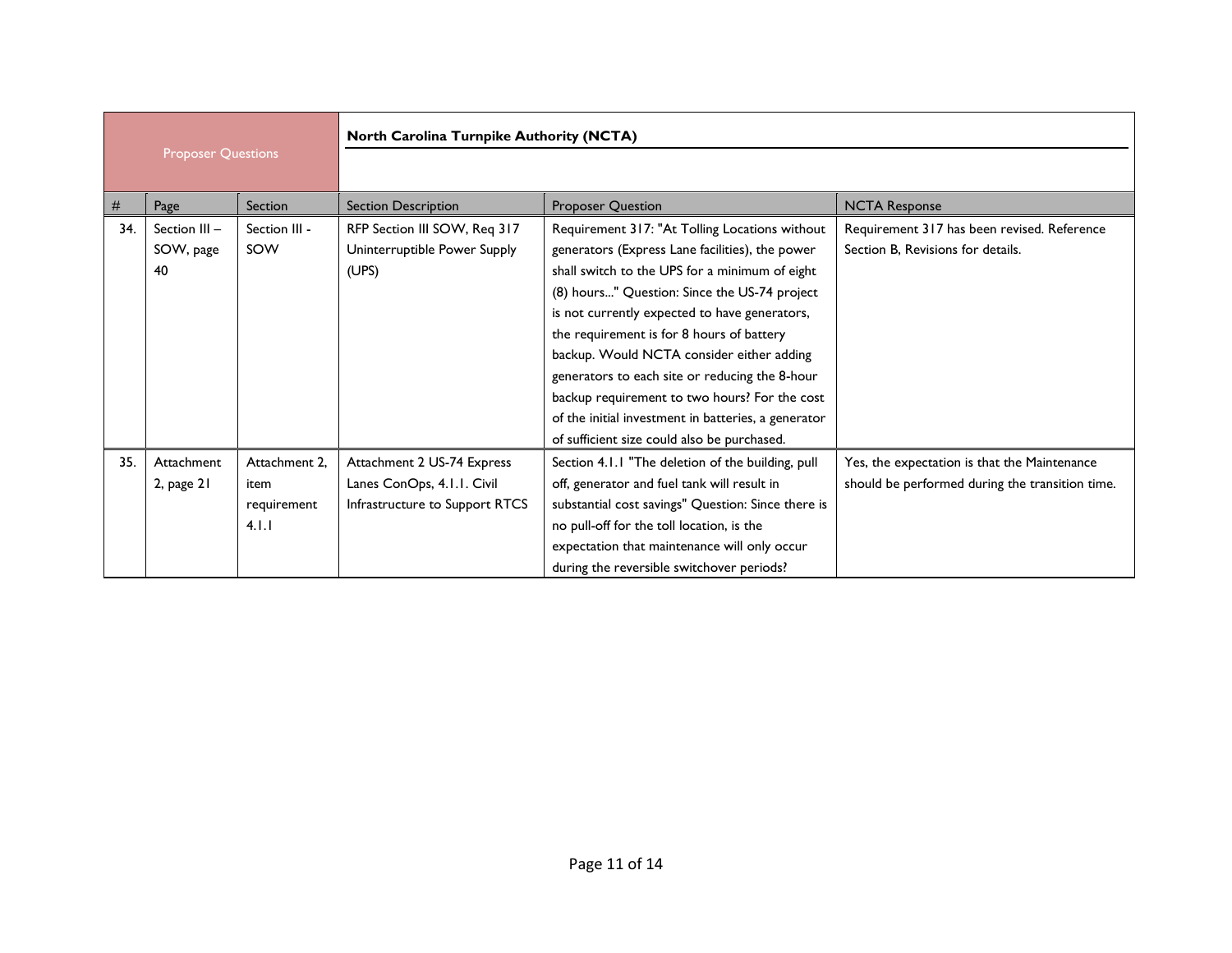#### **B. REVISIONS (Deletions are shown in red text strikeout mode and additions are in red text and underlined)**

**1.** Section III, Scope of Work and Requirements, Section 1.2.7.3. Image Capture & Processing Systems (ICPS), Requirement 100 on page 16 of 219 (65 of 331 in original RFP PDF file) - Edit as follows:

The ICPS servers shall may be separate from the zone controller servers.

**2.** Section III, Scope of Work and Requirements, Section 1.2.14 Uninterruptible Power Supply (UPS), Requirement 317 on page 40 of 219 (89 of 331 in original RFP PDF file) - Edit as follows:

The UPS shall support the RTCS at each Tolling Location for a minimum of one (1) hour for AET facilities. When there is loss of power to the Tolling Location, the power will switch to the generator if there is a generator at the Tolling Location. At Tolling Locations without generators (Express Lane facilities), the power shall switch to the UPS for a minimum of  $t$ hree-eight  $(83)$  hours, and prior to full power shutdown, the System shall initiate a graceful shutdown of the servers/computers.

- **3.** Section III, Scope of Work and Requirements, Section 7.4.2 US-74 Express Lanes, first paragraph on page 199 of 219 (248 of 331 in original RFP PDF file) - Edit as follows: Final Design of the ITS is currently underway. This Project will be a traditional designbid-build procurement let no earlier than November 2016. As such, and the finalized specifications for the ITS will not be provided as soon as they are made available before August 2016 at the earliest. While many of the details of the ITS Equipment to be provided can be assumed to be consistent with that provided for the Monroe Expressway Project there are some important differences including the use of a gate control System for reversible lane Operations which is described in greater detail in *Attachment 2 (US-74 Express Lanes, Concept of Design & Operations, dated October 6, 2015).*
- **4.** Section III, Scope of Work and Requirements, Section 8.2.9 Image Transaction Complete and Timely Transmission, Requirement 1484 on page 216 of 219 (265 of 331 in original RFP PDF file) - Edit as follows:

For any month in which 100% of the image transactions are not transmitted in accordance with the Approved ICD to the Back Office, the Contractor shall be assessed 1.0 point for each 0.1% or portion thereof below the Performance requirement.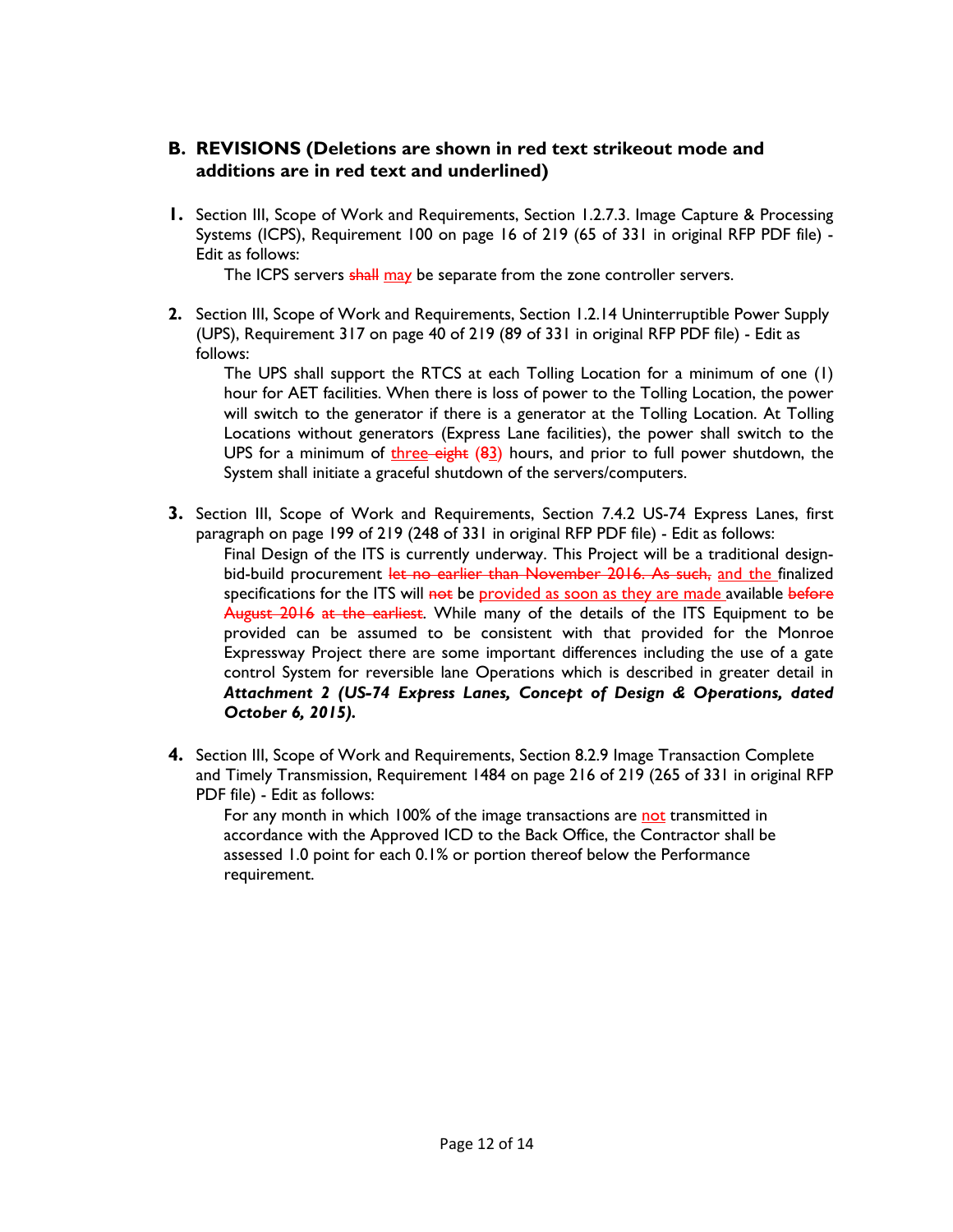**5.** Section IV, Section 1.2 Content of Technical Proposal, Table 4 – 1 on page 1 of 20 (271 of 331 in original RFP PDF file) - Edit as follows:

| <b>Proposal Sections to be</b>       | <b>Page Count Limitations</b>          |
|--------------------------------------|----------------------------------------|
| <b>Completed by a Proposer</b>       |                                        |
| Cover Letter                         | I to 2 pages                           |
| <b>Executive Summary</b>             | 2 to 5 pages                           |
| Section 1: Firm Qualifications       |                                        |
| Section 2: Key Team Qualifications   |                                        |
| Section 3: Approach to Scope of      | Limited to a combined total of 100     |
| <b>Work and Requirements</b>         | printed pages (excluding all table of  |
| Section 4: Approach to Project Plan  | contents, table of tables, or table of |
| and Implementation                   | figures)                               |
| Section 5: Approach to Operations    |                                        |
| and Maintenance                      |                                        |
| Section 6: Adherence to the Scope of |                                        |
| <b>Work and Requirements</b>         | No limitations                         |
| <b>Conformance Matrix</b>            |                                        |
| Section 7: Other Required Materials  | No limitations                         |
| Price Proposal                       | No limitations                         |
| Appendix 1: Hardware Cut Sheets      | No limitations                         |
| Appendix 2: Audited Financial        | No limitations                         |
| <b>Statements</b>                    |                                        |
| Appendix 3: Preliminary Bill of      | No limitations                         |
| Materials (BOM)                      |                                        |
| Appendix 4: Sample Reports           | No Limitations                         |

**6.** Section IV, Section 1.2 Content of Technical Proposal, paragraph 2 on page 2 of 20 (272 of 331 in original RFP PDF file) - Edit as follows:

The Technical Proposal shall be submitted in the format shown below. The cover sheet for the completed Proposal, provided as Exhibit D-1, Forms, shall be included at the front of within the Technical Proposal package submitted to NCTA, as directed in this Section 1.2 below. The cover sheet is not subject to the page limitations.

- **7.** Section IV, Section 1.2 Content of Technical Proposal, F. Approach to Project Plan and Implementation, #2 on page 12 of 20 (282 of 331 in original RFP PDF file) - Edit as follows: 2. Provide a Preliminary Project Implementation Schedule in that has been developed using MS Project and submitted in PDF file format that meets the schedule guidelines set forth above and is based on the Exhibit A, Project Implementation Schedule.
- **8.** Section IV, Section 1.2 Content of Technical Proposal, F. Approach to Project Plan and Implementation, #6 on page 14 of 20 (283 of 331 in original RFP PDF file) - Edit as follows: Specifically address what elements, such as processes, procedures, communications, meetings, issues tracking, and quality control will be in place during the installation process to ensure timely communication and resolution of problems with NCTA's civil designer and contractor without the intervention of NCTA.